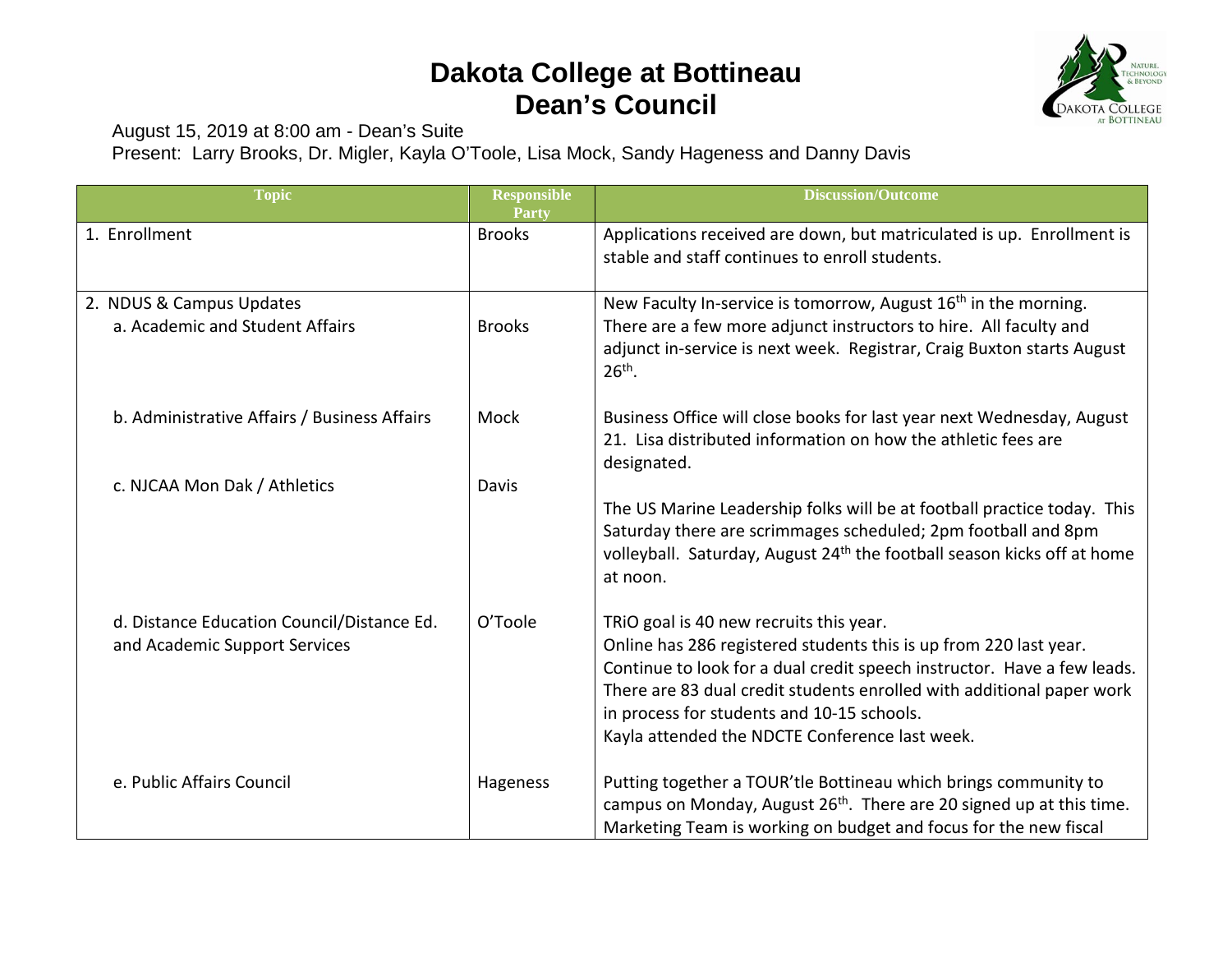## **Dakota College at Bottineau Dean's Council**



|                                                                                                                                                       |        | year. A new app is developed working on publishing the app under<br>our primary DUNNS number. News releases have been submitted to<br>the area media for EMT/Paramedic program, Trinity Impact Award<br>and Farm Market Survey. Next week there should be a release on<br>Evergreen and the new sonography program.                                                                                                                                                                                                                                                                                                                                                                                                                                |
|-------------------------------------------------------------------------------------------------------------------------------------------------------|--------|----------------------------------------------------------------------------------------------------------------------------------------------------------------------------------------------------------------------------------------------------------------------------------------------------------------------------------------------------------------------------------------------------------------------------------------------------------------------------------------------------------------------------------------------------------------------------------------------------------------------------------------------------------------------------------------------------------------------------------------------------|
| f. Chancellor's Cabinet / Dean's Update                                                                                                               | Migler | Dr. Migler shared information on the SBHE review of campus audits.<br>Some of the audit results have been announced through area media.<br>He highlighted information from the cabinet meeting.<br>Dr. Migler and Larry continue to work with folks in Minot on golf<br>course management program.<br>Plans for Milligan Hall have been developed and is ready for bid<br>process. The boiler request for proposal is ready to submit.                                                                                                                                                                                                                                                                                                             |
| 3. Other<br><b>Organizational Chart</b><br><b>Strategic Plan Approval</b><br>Freedom of Speech Policy<br><b>Workforce Development Council Summary</b> | Migler | Changes have been made to the organizational chart to include<br>department chairs.<br>Motion made by Dan, seconded by Kayla to approve the<br>organizational chart pending any changes at the next meeting.<br><b>Motion carried.</b><br>The NDUS system office has reviewed the Strategic Plan update for<br>2015-2020. A letter of final approval for the updated Strategic Plan<br>has been received from Dr. Shirley and it has been posted on the<br>website.<br>Freedom of Speech policy provided for review. It will need to be<br>posted by August 27 <sup>th</sup> . A special meeting to review and finalize will be<br>held August 23rd at 8:00 am.<br>Workforce Development Council news provided to review<br>opportunities for DCB. |
| 4. Recognition & Celebration                                                                                                                          | All    | Trinity has received the CTE Impact award at a banquet last week for<br>their work with DCB nursing.                                                                                                                                                                                                                                                                                                                                                                                                                                                                                                                                                                                                                                               |
|                                                                                                                                                       |        |                                                                                                                                                                                                                                                                                                                                                                                                                                                                                                                                                                                                                                                                                                                                                    |